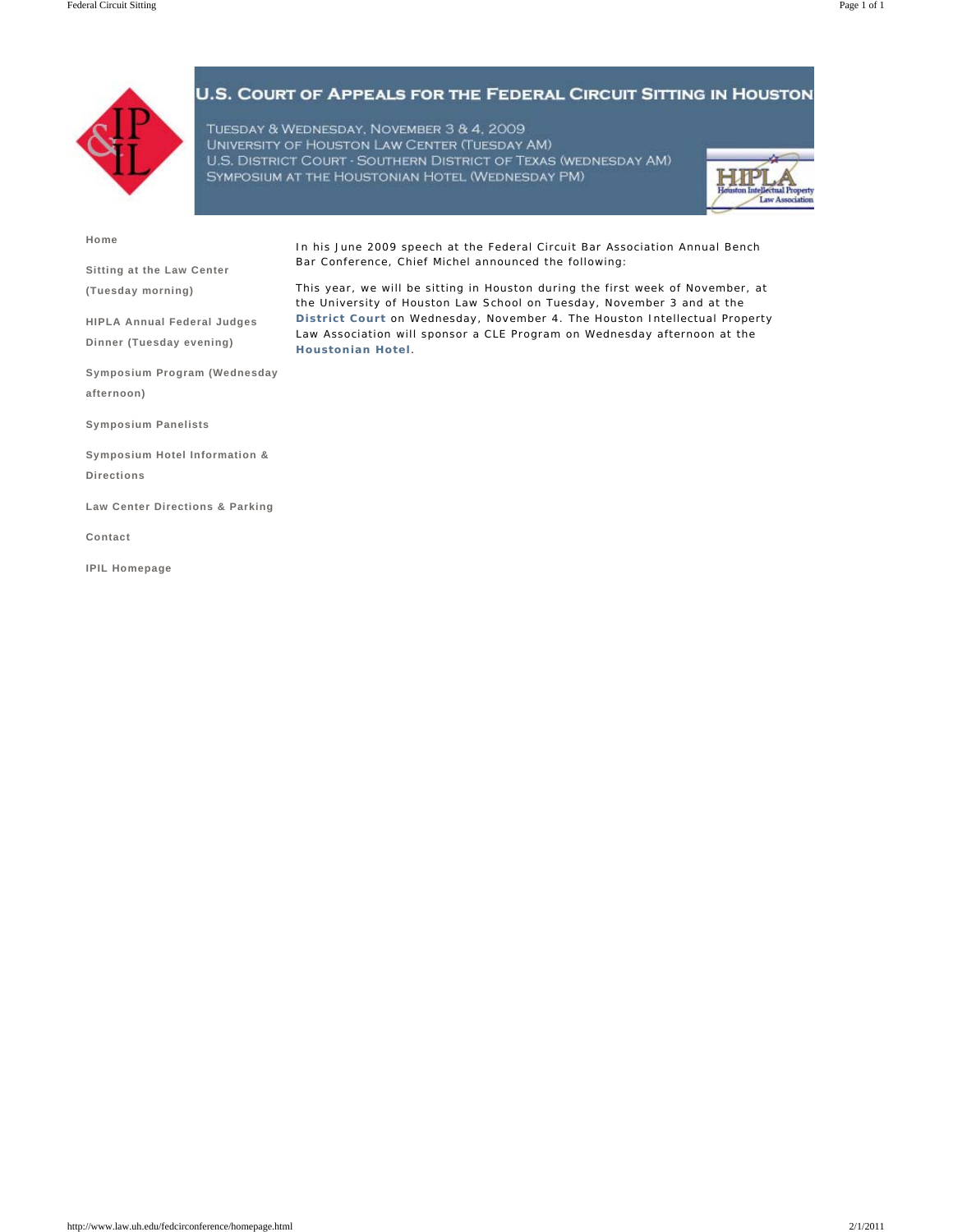

TUESDAY & WEDNESDAY, NOVEMBER 3 & 4, 2009 UNIVERSITY OF HOUSTON LAW CENTER (TUESDAY AM) U.S. DISTRICT COURT - SOUTHERN DISTRICT OF TEXAS (WEDNESDAY AM) SYMPOSIUM AT THE HOUSTONIAN HOTEL (WEDNESDAY PM)



| Home                                                           | <b>Sitting at the Law Center</b>                                                                                                                                                                                                                                                                                                                                                                        |         |
|----------------------------------------------------------------|---------------------------------------------------------------------------------------------------------------------------------------------------------------------------------------------------------------------------------------------------------------------------------------------------------------------------------------------------------------------------------------------------------|---------|
| Sitting at the Law Center<br>(Tuesday morning)                 | Please take note of the information on this page for attending the Court's<br>sitting at the Law Center.                                                                                                                                                                                                                                                                                                |         |
| <b>HIPLA Annual Federal Judges</b><br>Dinner (Tuesday evening) | The Federal Circuit's calendar showing the cases to be heard at the Law Center<br>is given at this link. Scroll down until you see the listing for the sitting at the<br>Law Center.                                                                                                                                                                                                                    |         |
| Symposium Program (Wednesday<br>afternoon)                     | Please note that courtroom decorum will need to be observed. This includes<br>disallowance of any backpacks in the Law Center rooms serving as court rooms.<br>Also, please review this decorum document prepared by the court for<br>occasions when it sits at locations outside of its courthouse in Washington D.C.<br>The court's calendar lists two panels for the morning of Tuesday, November 3, |         |
| <b>Symposium Panelists</b><br>Symposium Hotel Information &    |                                                                                                                                                                                                                                                                                                                                                                                                         |         |
| <b>Directions</b>                                              | 2009. Arguments start at 10:00 a.m. CST for each panel.<br>Panel room assignments are as follows:                                                                                                                                                                                                                                                                                                       |         |
| Law Center Directions & Parking                                | Panel K                                                                                                                                                                                                                                                                                                                                                                                                 | Panel L |
| Contact<br><b>IPIL Homepage</b>                                | Krost Hall                                                                                                                                                                                                                                                                                                                                                                                              | 109 BLB |
|                                                                | A two-page synopses document for the cases to be argued before the panels is<br>available at this link.                                                                                                                                                                                                                                                                                                 |         |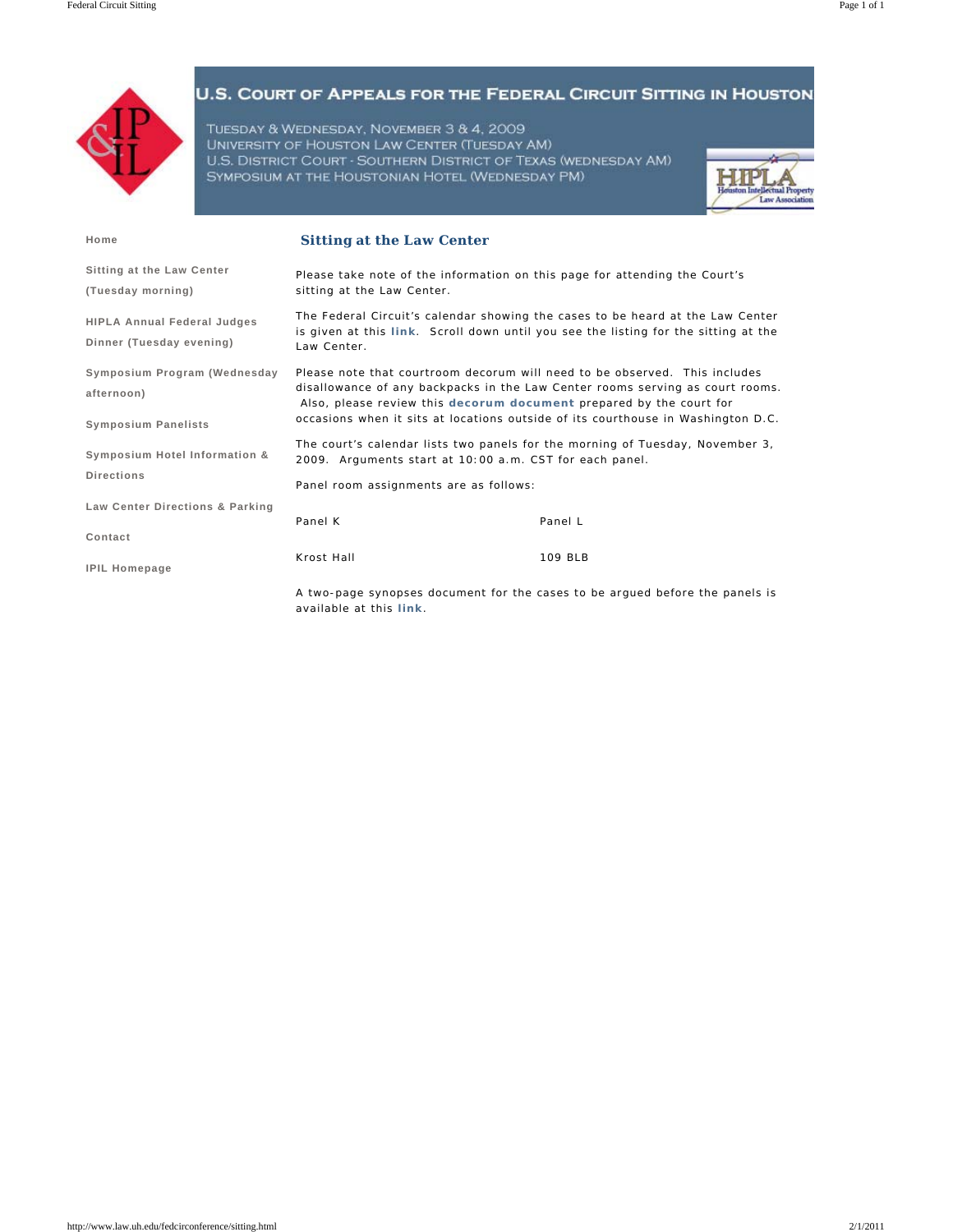

TUESDAY & WEDNESDAY, NOVEMBER 3 & 4, 2009 UNIVERSITY OF HOUSTON LAW CENTER (TUESDAY AM) U.S. DISTRICT COURT - SOUTHERN DISTRICT OF TEXAS (WEDNESDAY AM) SYMPOSIUM AT THE HOUSTONIAN HOTEL (WEDNESDAY PM)



| Home                                                                                                                           | <b>Symposium Program (Wednesday afternoon)</b>                                                           |                                                                                                                                                                                                                                                                           |  |
|--------------------------------------------------------------------------------------------------------------------------------|----------------------------------------------------------------------------------------------------------|---------------------------------------------------------------------------------------------------------------------------------------------------------------------------------------------------------------------------------------------------------------------------|--|
| Sitting at the Law Center<br>(Tuesday morning)                                                                                 | Seminar Program: The Future of the Patent System<br>Wednesday, Nov. 4, 2:30 - 5:30, The Houstonian Hotel |                                                                                                                                                                                                                                                                           |  |
| <b>HIPLA Annual Federal Judges</b><br>Dinner (Tuesday evening)                                                                 | $2:30-2:45$                                                                                              | Intro: Steve Koch<br>Speaker: Prof. Tim Holbrook (Emory)                                                                                                                                                                                                                  |  |
| Symposium Program (Wednesday<br>afternoon)                                                                                     | $2:45-3:45$                                                                                              | Intro Panel #1: Al Riddle<br>Moderator: Prof. Janicke                                                                                                                                                                                                                     |  |
| <b>Symposium Panelists</b><br>Symposium Hotel Information &<br><b>Directions</b><br>Law Center Directions & Parking<br>Contact | Panelists:                                                                                               | Hon. Richard Linn (Fed. Cir.)<br>Claudia Frost (Pillsbury Winthrop Shaw Pittman LLP)<br>Hon. Jay Plager (Fed. Cir.)<br>Hon. Keith Ellison (S.D. Tex.)<br>Hon. Timothy Dyk (Fed. Cir.)<br>Richard Stanley (Howrey)<br>Prof. Tim Holbrook (Emory)                           |  |
| <b>IPIL Homepage</b>                                                                                                           | Topics For Panel #1:                                                                                     | One particular area where Fed Cir could best clarify law in next five years                                                                                                                                                                                               |  |
|                                                                                                                                | For Fed Cir judges only: One tip for effective advocacy in Fed Cir                                       |                                                                                                                                                                                                                                                                           |  |
|                                                                                                                                |                                                                                                          | What is the "law" component of obviousness, and how does it work?<br>What foreseeable issues SHOULD the court take en banc; what does it take<br>to get the court to take a case en banc; and what are the factors that go into<br>writing a successful en banc petition? |  |
|                                                                                                                                |                                                                                                          |                                                                                                                                                                                                                                                                           |  |
|                                                                                                                                | $3:45 - 4:00$                                                                                            | Coffee break                                                                                                                                                                                                                                                              |  |
|                                                                                                                                | $4:00 - 4:15$                                                                                            | Intro: Norma Bennett (Fish & Richardson)<br>Speaker: Prof. Glynn Lunney (Tulane)                                                                                                                                                                                          |  |
|                                                                                                                                | $4:15 - 5:15$                                                                                            | Intro Panel #2: Georgiana Braden (Howrey)<br>Moderator: Prof. Vetter                                                                                                                                                                                                      |  |
|                                                                                                                                | Panelists:                                                                                               | Hon. Paul Michel (Fed. Cir.)<br>Nicholas Barzoukas (Weil Gotshal)<br>Hon. Arthur Gajarsa (Fed. Cir.)<br>Hon. Nancy Atlas (S.D. Tex.)<br>Hon. Raymond Clevenger (Fed. Cir.)<br>Prof. Glynn Lunney (Tulane)                                                                 |  |

Topics for Panel #2:

One particular area where Fed Cir could best clarify law in next five years

For Fed Cir judges only: One tip for effective advocacy in Fed Cir

Please consider the implications for the patent system is *Bilski* comes out: (i) affirmed; (ii) reversed because eligible subject matter should be even narrower than the present ruling; (iii) reversed because eligible subject matter should be broader than the present ruling.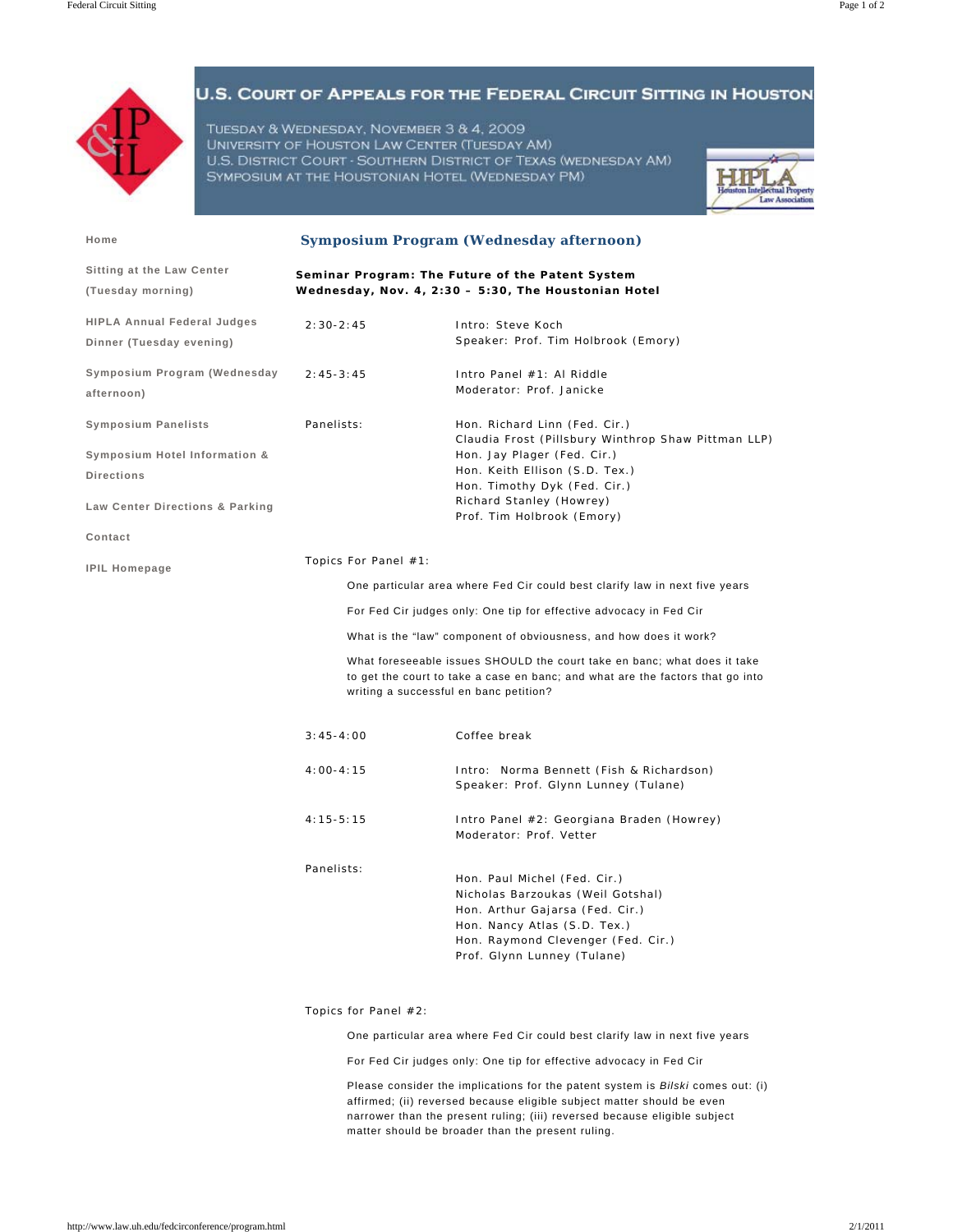### What has caused the near disappearance of bifurcated damages trials?

5:15-5:30 General Q&A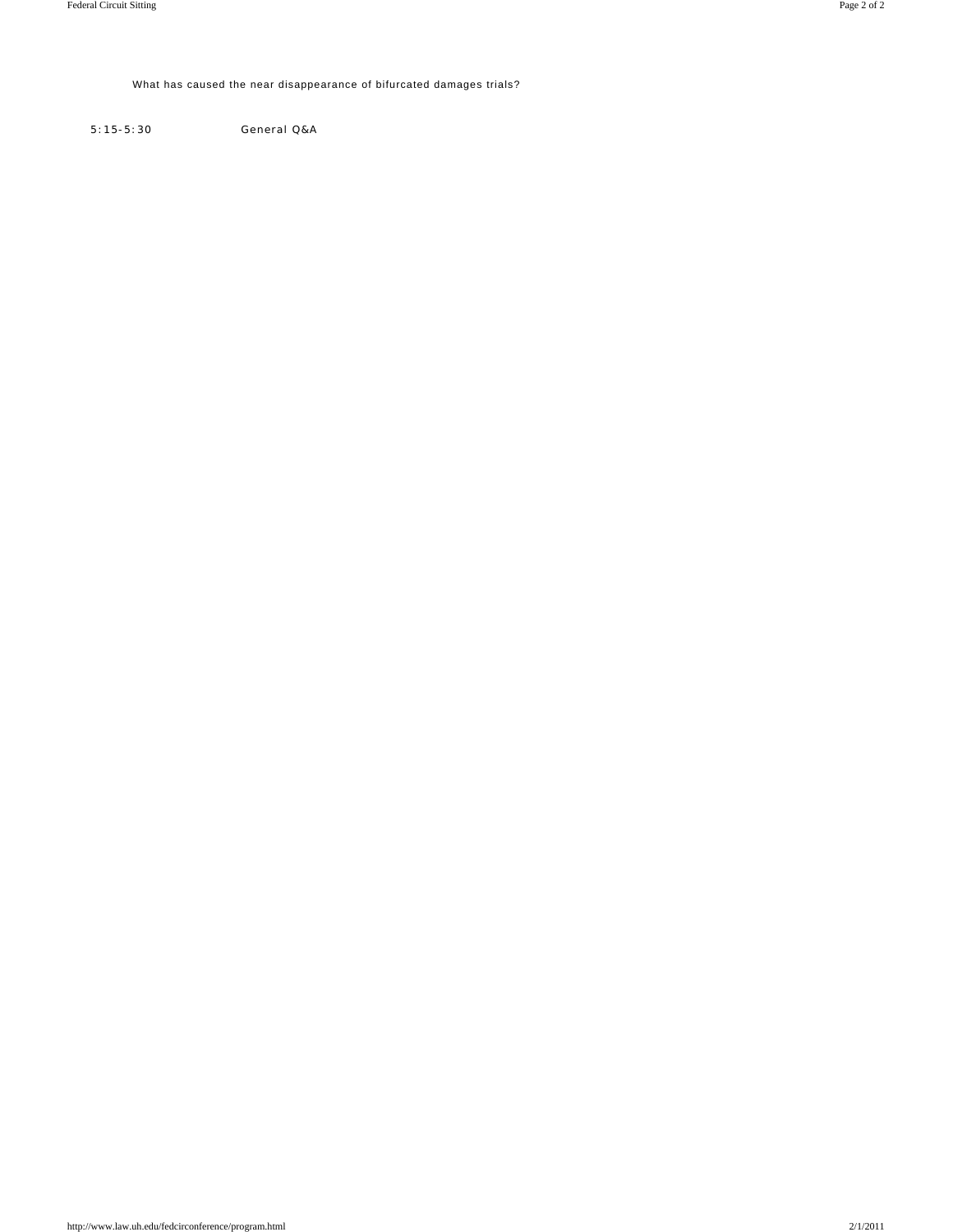

**Sitting at the Law Center (Tuesday morning)**

**HIPLA Annual Federal Judges Dinner (Tuesday evening)** 

**Symposium Hotel Information &** 

**Law Center Directions & Parking**

### U.S. COURT OF APPEALS FOR THE FEDERAL CIRCUIT SITTING IN HOUSTON

TUESDAY & WEDNESDAY, NOVEMBER 3 & 4, 2009 UNIVERSITY OF HOUSTON LAW CENTER (TUESDAY AM) U.S. DISTRICT COURT - SOUTHERN DISTRICT OF TEXAS (WEDNESDAY AM) SYMPOSIUM AT THE HOUSTONIAN HOTEL (WEDNESDAY PM)



**Home**

**afternoon)**

**Directions**

**Contact**

**IPIL Homepage**

**Symposium Panelists**

#### **Symposium Panelists**

**Panel 1 Hon. Richard Linn** *US Court of Appeals for the Federal Circuit*

**Claudia Frost**  *Pillsbury Winthrop Shaw Pittman LLP*

**Symposium Program (Wednesday Hon. Jay Plager** *US Court of Appeals for the Federal Circuit*

> **Hon. Keith Ellison** *US District Court Southern District of Texas*

**Hon. Timothy Dyk** *US Court of Appeals for the Federal Circuit*

**Richard Stanley** *Howrey LLP*

**Prof. Tim Holbrook** *Emory University School of Law*

**Panel 2 Hon. Paul Michel** *US Court of Appeals for the Federal Circuit*

**Nicholas Barzoukas** *Weil, Gotshal & Manges LLP*

**Hon. Arthur Gajarsa** *US Court of Appeals for the Federal Circuit*

**Hon. Nancy Atlas** *US District Court Southern District of Texas*

**Hon. Raymond Clevenger** *US Court of Appeals for the Federal Circuit*

**Prof. Glynn Lunney** *Tulane University Law School*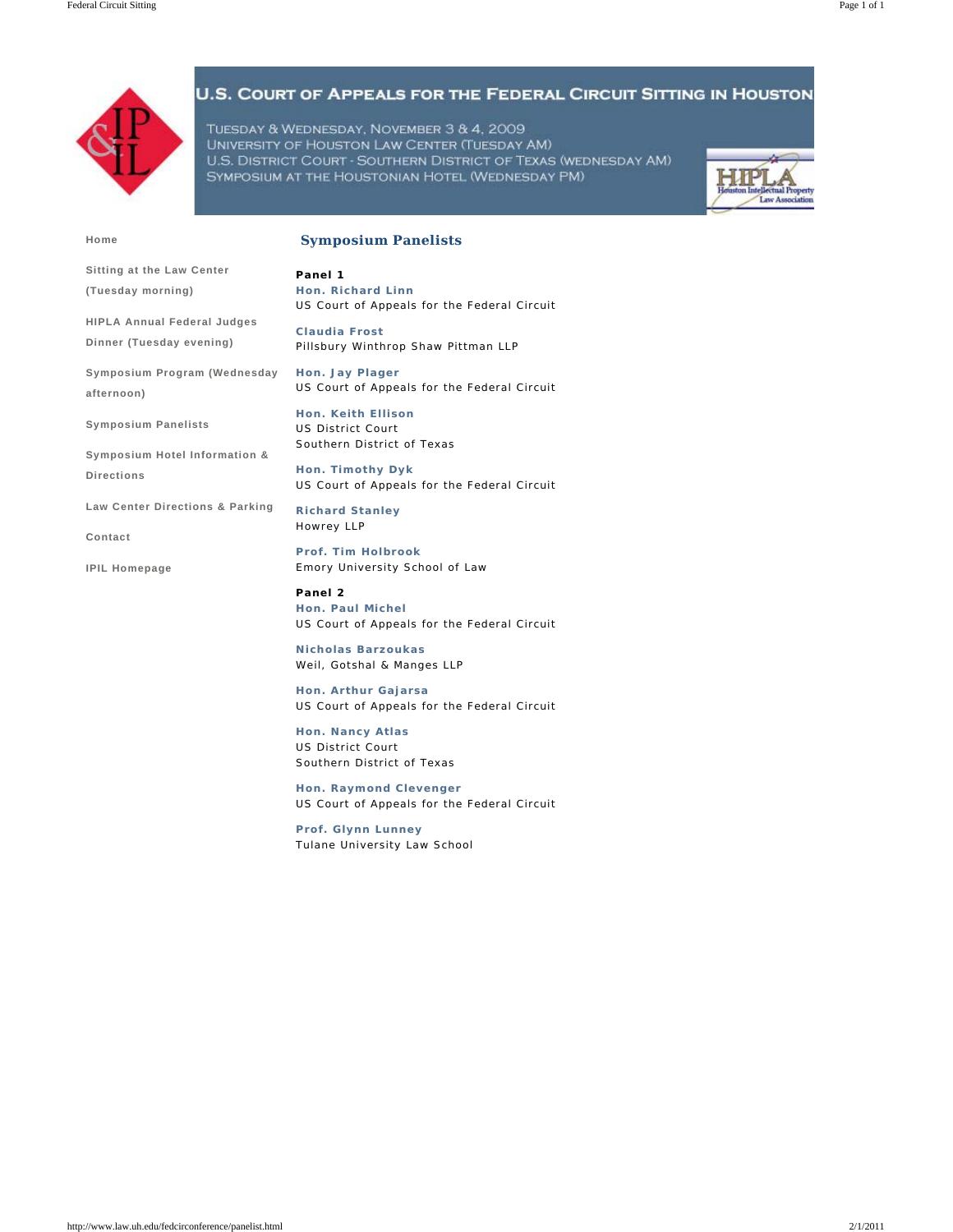

TUESDAY & WEDNESDAY, NOVEMBER 3 & 4, 2009 UNIVERSITY OF HOUSTON LAW CENTER (TUESDAY AM) U.S. DISTRICT COURT - SOUTHERN DISTRICT OF TEXAS (WEDNESDAY AM) SYMPOSIUM AT THE HOUSTONIAN HOTEL (WEDNESDAY PM)



**Home**

**Law Center Directions & Parking**

**Sitting at the Law Center (Tuesday morning)**

**HIPLA Annual Federal Judges Dinner (Tuesday evening)** 

**Symposium Program (Wednesday afternoon)**

**Symposium Panelists**

**Symposium Hotel Information & Directions**

**Law Center Directions & Parking**

**Contact**

**IPIL Homepage**

The University of Houston Law Center is located off of Interstate 45, just south of downtown Houston.

To reach the Law Center from I-45 northbound, take the Elgin-Cullen/Lockwood exit, turn left at the light, and proceed under the freeway to the traffic light at Entrance 18 where you will take a left. Take a left at the first inner-campus road and follow it as it turns right and deposits you at a four-way stop continue to the next stop sign and turn right. Go down past the flashing light crosswalk and U-Turn. The 1st entrance on your right is for parking lot 21A and the second entrance is for parking lot 21B. To reach the Law Center from these lots proceed past Calhoun Lofts to the last entrance on your left before Calhoun "dead ends."

To reach the Law Center from I-45 southbound, take the Spur 5 exit and follow it to the first stop light (University Drive). Turn right, and proceed past the Campus Wellness Center to the stop light (Calhoun). Turn right, after the flashing light crosswalk the 1st entrance on your right is for parking lot 21A and the second entrance is for parking lot 21B. To reach the Law Center from these lots proceed past Calhoun Lofts to the last entrance on your left before Calhoun "dead ends."

There will be courtesy parking available in Lots 21A and 21B on Calhoun Rd. Space will be available on a first come first serve basis. There will be **reserved parking** in Lot 19B located directly in front of the Law Center only for participants of the court. Please see map below for directions to the Law Center from Lots 21A and 21B.



A possible alternative for parking would be the parking garage located on Calhoun Rd. Parking spaces are not guaranteed in the garage. No parking will be validated. Please see map below for location.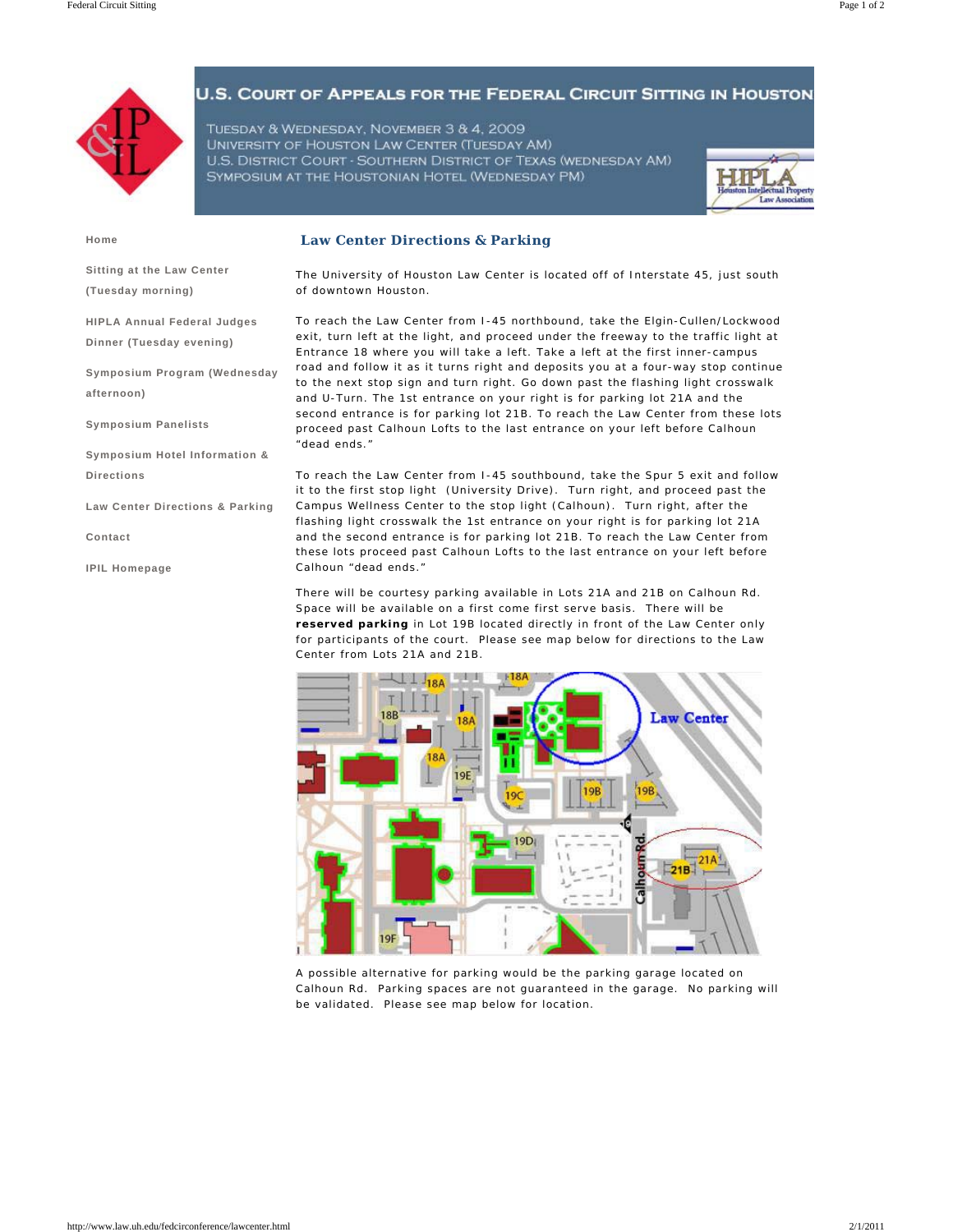## **2009 SPONSORS**

Jones Day Akin Gump Locke Lord Bissell & Liddell **Baker Botts** Mayer Brown Baker Hughes Inc. Morgan Lewis & Bockius Bracewell & Giuliani StoneTurn **Conley Rose** Vinson & Elkins ExxonMobil Williams Morgan & Amerson Fish & Richardson Winstead Howrey Wong Cabello Jackson Walker



#### 2009-2010 Officers and Board of Directors

President, Stephen Koch, ExxonMobil Upstream Research Company President-Elect, Al Riddle, Baker Hughes Incorporated Vice-President, Anthony Matheny, Greenberg Traurig, LLP Secretary, Georgianna W. Witt Braden PhD, Secretary, Howrey LLP **Treasurer, Howard Speight** Liaison to National Organizations, Carey Jordan, Baker Botts, LLP Immediate Past President, Marcella Watkins, Shell Oil Company

#### **Directors**

Terms Expiring 2010 Joseph Beauchamp, Jones Day Chris Shield, Bracewell & Giuliani, LLP Jeremy Welch, Schlumberger Technology Corp. Terms Expiring 2011 Shawn Hayden Foster, ExxonMobil Chemical Company Theodore U. Ro, National Aeronautics & Space Admin. (NASA) Elizabeth King, King Law Associates

2009 HIPLA Federal Judges Dinner Honoring The Court of Appeals for the Federal Circuit

> The Houstonian Hotel November 3, 2009